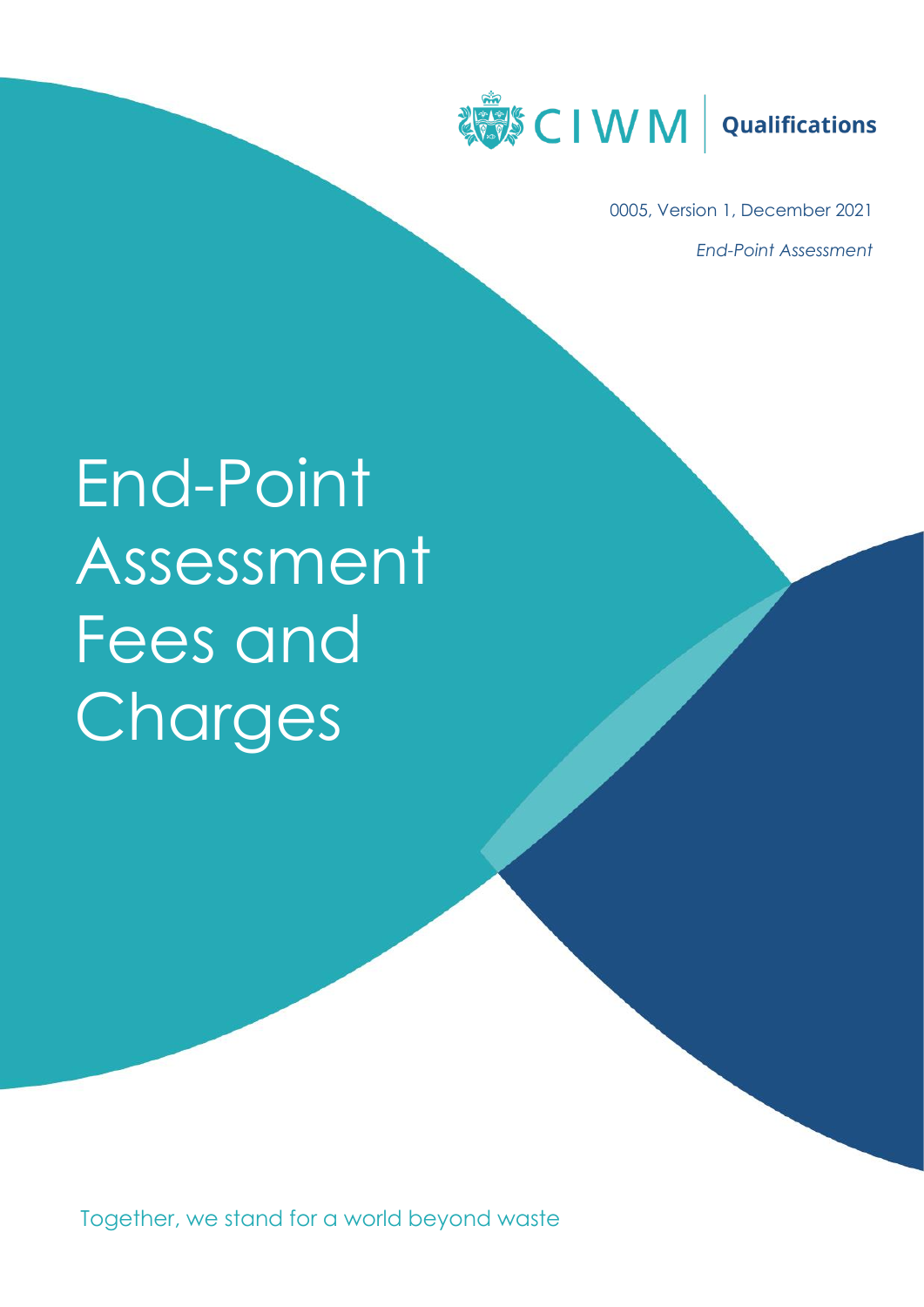

#### Copyright ©2021 CIWM

Copyright in this document is owned by CIWM. Any person viewing, printing and distributing this document is subject to the following conditions:

- The document may be used for informational purposes only
- The document may be used for non-commercial purposes only
- Anyone using information provided in this document should acknowledge CIWM
- Reproduction and copying of these materials is not allowed

Changes are made periodically to the information contained within the document so for the latest version please refer to QuartzWeb or contact us directly for further information at [epa@ciwm.co.uk.](mailto:epa@ciwm.co.uk)

For further information on Intellectual Property matters contact [epa@ciwm.co.uk.](mailto:epa@ciwm.co.uk)

Please note that all images have been sourced from i-stock.

#### **Disclaimer**

Every effort has been made to ensure that the information contained in this publication is accurate at the time of going to press. The information in this book is for guidance only and CIWM cannot be held responsible for any inaccuracies.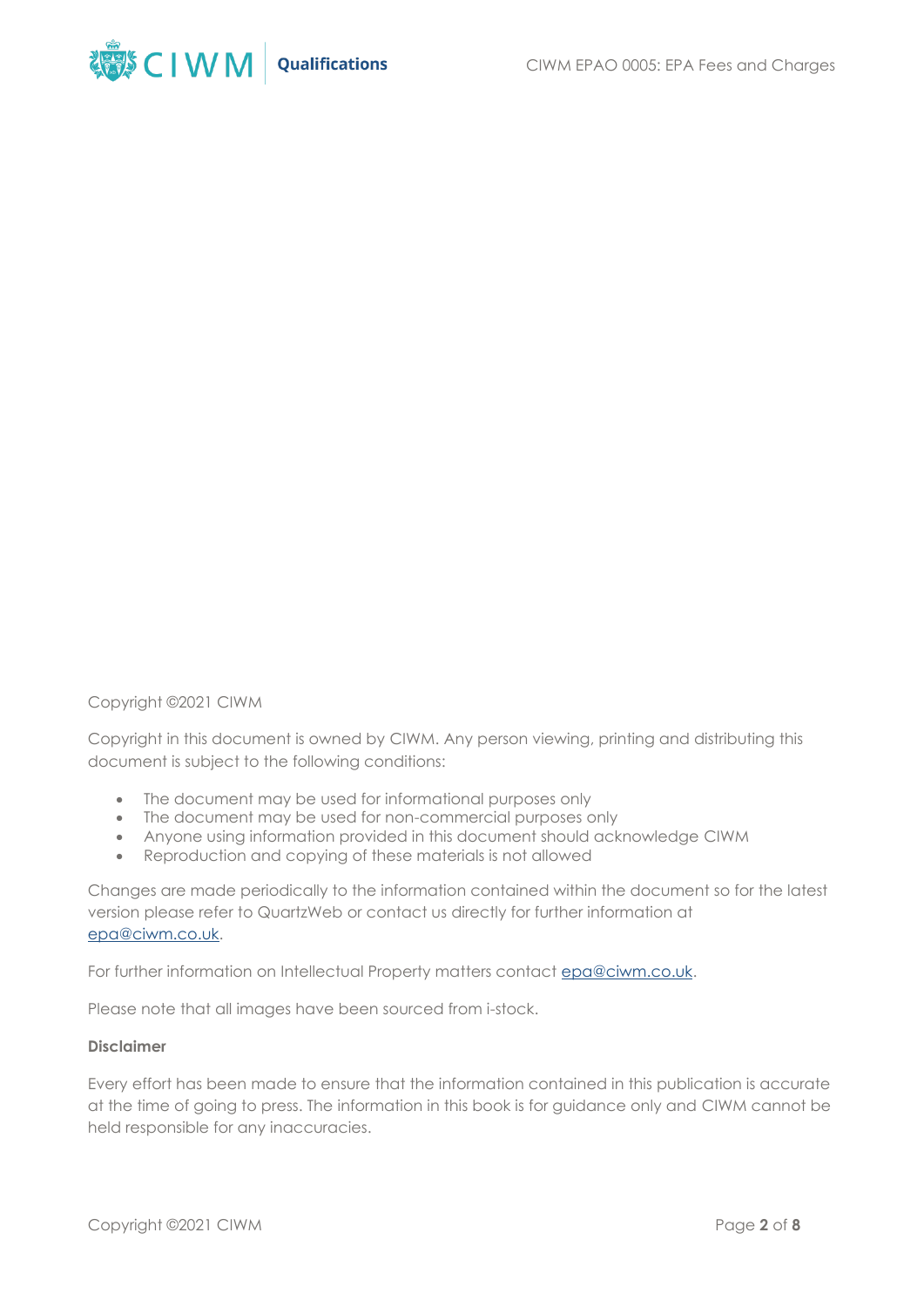

# **Contents**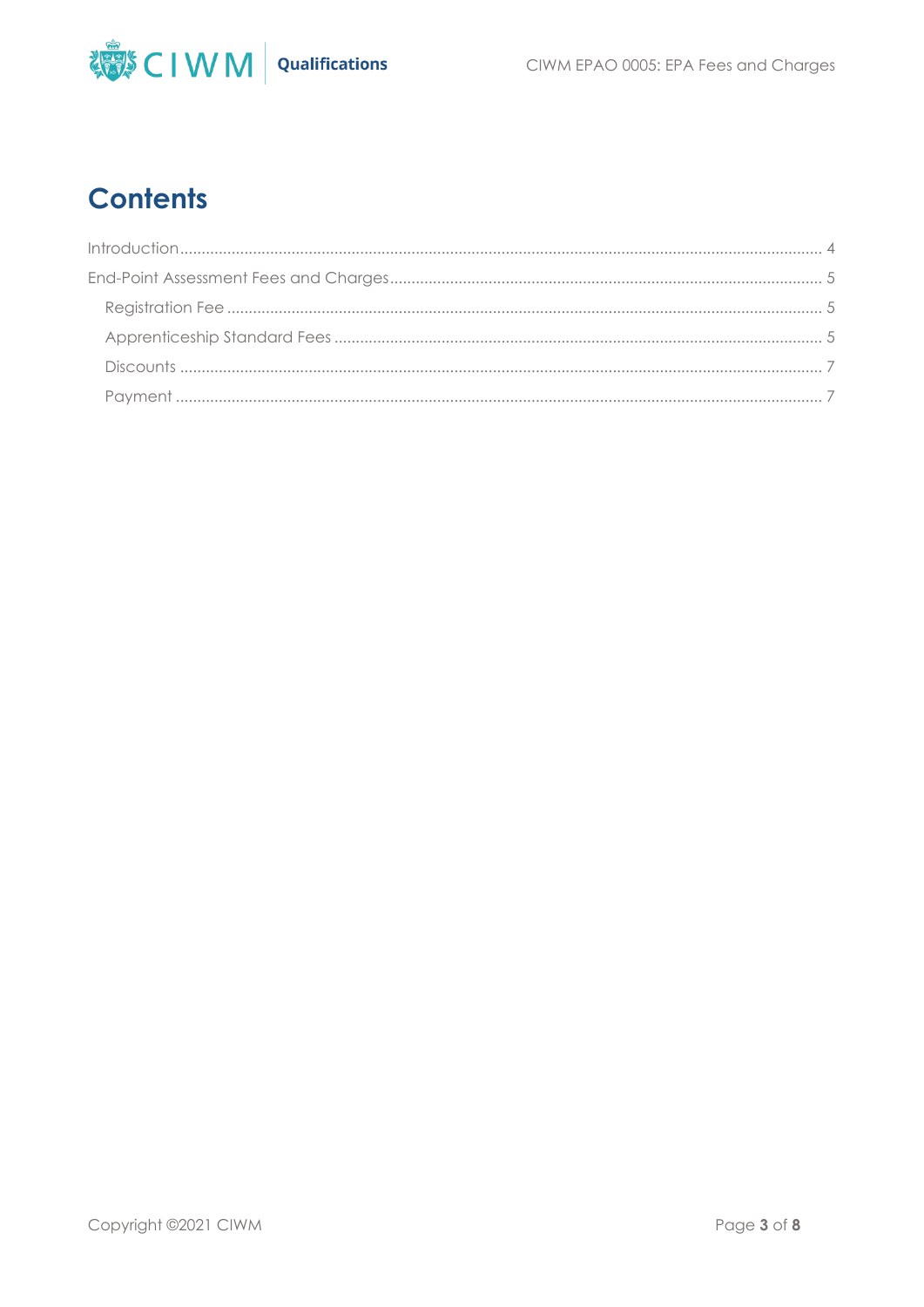

## <span id="page-3-0"></span>**Introduction**

#### **Welcome to the End-Point Assessment Fees and Charges document.**

CIWM is an awarding organisation and charity that develops qualifications for those working in cleaning, street cleansing, facilities management, resource management, recycling and parking from operative through to management level.

As the leading professional body for resource and waste professionals, CIWM (Chartered Institution of Wastes Management) is the voice of the sector and represents over 5,500 individuals in the UK and overseas.

CIWM has a unique understanding of the sector. Our professional knowledge and trusted reputation enable us to inform and influence legislation and policy, playing a vital part in shaping the future role and reputation of the sector.

#### **Outline of Charges**

The charges published in this document are effective during the period between 1st January 2021 and 31st December 2022.

This document provides the following information:

- Registration Fees
- Charges based upon one learner and a tariff of between 15%-20% of the funding band cap
- Re-sits / re-takes charges
- Examples of when discounts may be applied
- Payment

Please note that the charges quoted in this document are accurate at the time of publication and are for CIWM-Assessment End-Point Assessment only. Those planning to undertake a CIWM qualification will need to refer to CIWM's Registration and Charges 2021 which are available on the CIWM website.

Charges in this document relate to End-Point Assessment for Apprenticeships in England only; apprenticeships in Scotland, Wales and Ireland do not contain end-point assessments.

In the event of non-payment, CIWM-Assessment reserves the right to cancel future end-point assessments and to suspend registrations.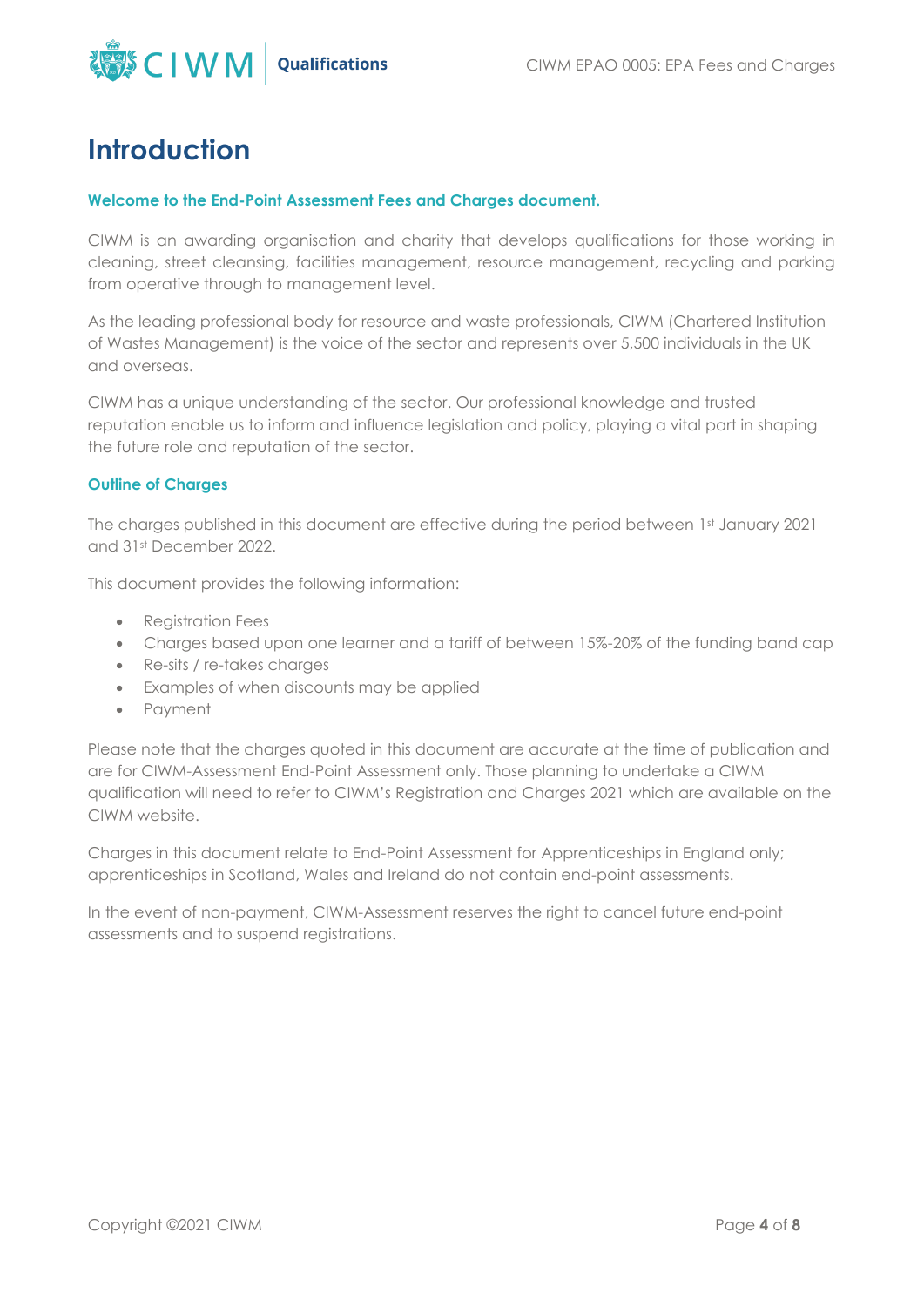

## <span id="page-4-0"></span>**End-Point Assessment Fees and Charges**

## <span id="page-4-1"></span>**Registration Fee**

All apprentices should be registered 6 months prior to Gateway for end-point assessment with CIWM.

If a learner is withdrawn from their Apprenticeship, their registration fee can be transferred to a replacement learner within a four-week period of that withdrawal. However, this fee is only transferrable once, should the replacement learner also withdraw the fee will be forfeit.

## <span id="page-4-2"></span>**Apprenticeship Standard Fees**

#### **Metal Recycling General Operative**

|                                                  | Cost  |
|--------------------------------------------------|-------|
| End-Point Assessment Charge *                    | £1800 |
| Multiple Choice Question test Re-sit / Re-take** | £40   |
| Professional Discussion Re-sit / Re-take**       | £180  |
| Observation Re-sit / Re-take **                  | £180  |

\* Charges are inclusive of all associated eligible costs and any required adjustments to support access to learning that are deemed reasonable. Additional charges may apply where significant costs to support such adjustments are incurred.

\*\* Mileage is not included; this will be charged at a rate of 0.45p a mile.

#### **Waste Resource Operative**

|                                                     | Cost |
|-----------------------------------------------------|------|
| End-Point Assessment Charge*                        | £900 |
| Multiple Choice Question test Re-sit / Re-take **   | £40  |
| Professional Discussion (per PD) Re-sit / Re-take** | £180 |
| Observation (Per Observation) Re-sit / Re-take **   | £180 |

\* Charges are inclusive of all associated eligible costs and any required adjustments to support access to learning that are deemed reasonable. Additional charges may apply where significant costs to support such adjustments are incurred.

\*\* Mileage is not included; this will be charged at a rate of 0.45p a mile.

#### **Safety, Health and Environment Technician**

|                                            | Cost |
|--------------------------------------------|------|
| End-Point Assessment Charge*               | £750 |
| Knowledge Test Re-sit / Re-take**          | £60  |
| Professional Discussion Re-sit / Re-take** | £180 |
| Project / Presentation Re-sit / Re-take**  | £180 |

\* Charges are inclusive of all associated eligible costs and any required adjustments to support access to learning that are deemed reasonable. Additional charges may apply where significant costs to support such adjustments are incurred.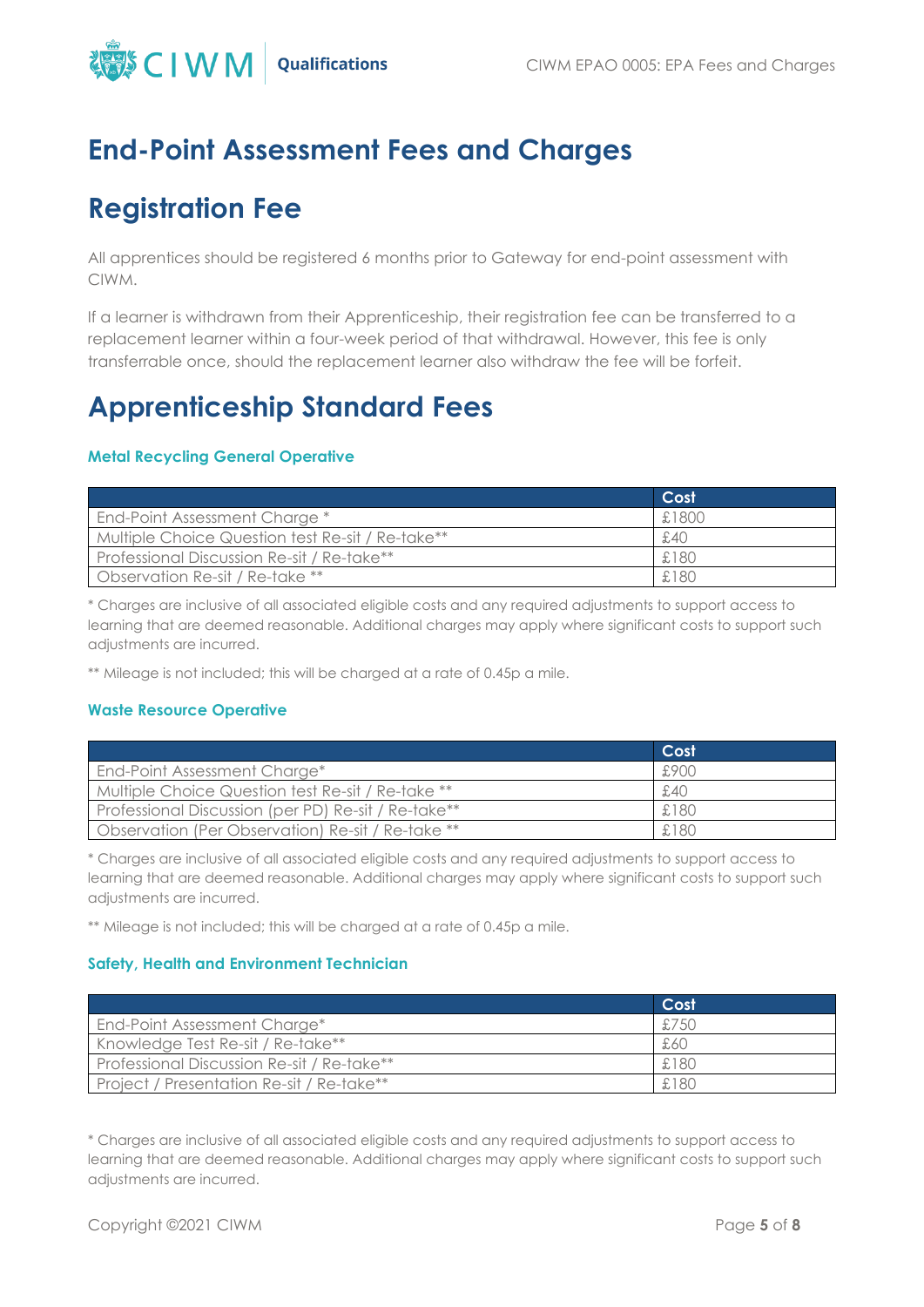

\*\* Mileage is not included; this will be charged at a rate of 0.45p a mile.

#### **Healthcare Cleaning Operative**

|                                            | Cost |
|--------------------------------------------|------|
| End-Point Assessment Charge*               | £540 |
| Knowledge Test Re-sit / Re-take**          | £60  |
| Professional Discussion Re-sit / Re-take** | £180 |
| Project / Presentation Re-sit / Re-take**  | £180 |

\* Charges are inclusive of all associated eligible costs and any required adjustments to support access to learning that are deemed reasonable. Additional charges may apply where significant costs to support such adjustments are incurred.

\*\* Mileage is not included; this will be charged at a rate of 0.45p a mile.

#### **Metal Recycling Technical Manager**

|                                      | Cost      |
|--------------------------------------|-----------|
| <b>End-Point Assessment Charge *</b> | <b>TD</b> |
|                                      |           |
|                                      |           |
|                                      |           |

\* Charges are inclusive of all associated eligible costs and any required adjustments to support access to learning that are deemed reasonable. Additional charges may apply where significant costs to support such adjustments are incurred.

\*\* Mileage is not included; this will be charged at a rate of 0.45p a mile.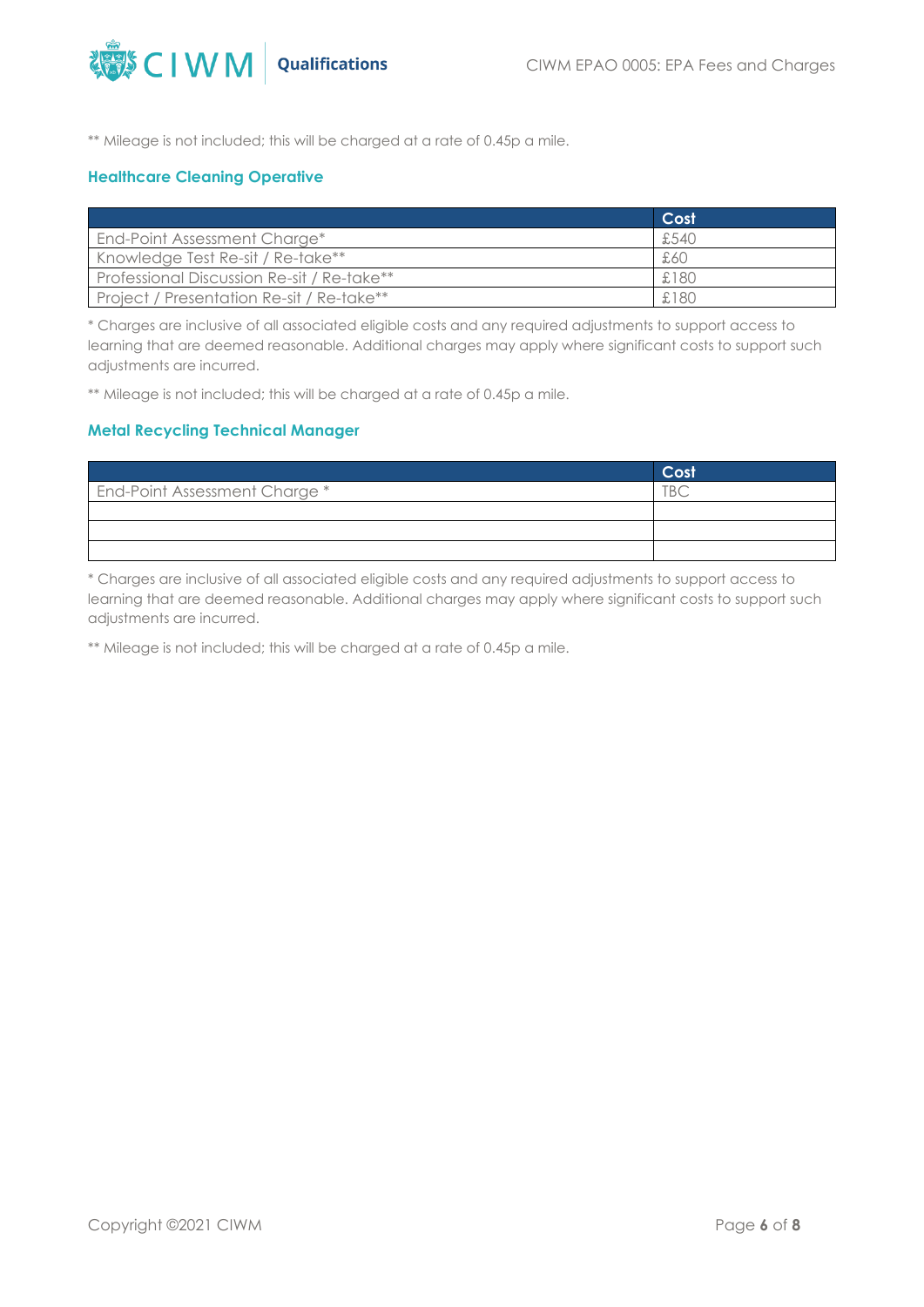

## <span id="page-6-0"></span>**Discounts**

CIWM Assessment may apply discretionary discounts for reasons such as:

#### **Cohorts of learners**

When cohorts of apprentices are managed towards a common assessment period (day), CIWM Assessment will consider the application of a discount in lieu of Assessor travel and invigilation charges, to allow for consecutive assessments in one day.

Where this is not possible or not facilitated, charges will revert to CIWM-Assessments standard rate.

#### **Volumes of learners**

Where an employer is able to provide a specified number of apprenticeship assessments e.g. 10 within an agreed time frame, CIWM Assessment will agree to the application of a discount to the assessment fees.

Where fulfilment of the agreement is not met, charges will revert to CIWM-Assessment standard rate.

#### **Supply of resource**

Where an employer can supply suitable and sufficient resources in support of written /MCQ assessment, CIWM-Assessment will apply a discount against invigilation costs.

In some instances, it may be appropriate to increase the tariff from 15% to reflect employer's circumstances.

## <span id="page-6-1"></span>**Payment**

Invoices will be invoiced on a 30-day account.

If the scheduled EPA is less than 30 days from the date of the invoice, it must be settled prior to assessment.

Results will not be issued until the account is settled in full.